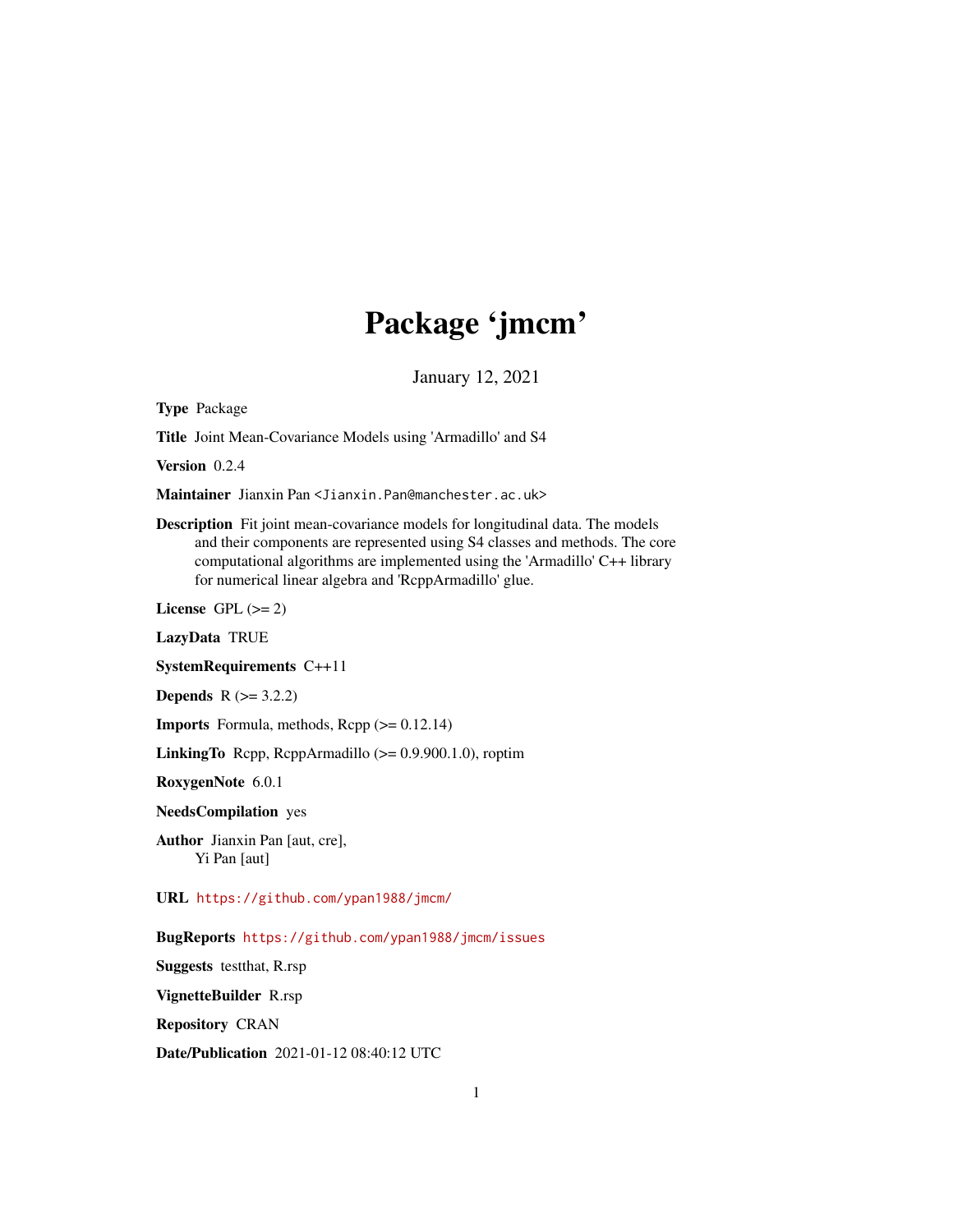## <span id="page-1-0"></span>R topics documented:

<span id="page-1-1"></span>acd\_estimation *Fit Joint Mean-Covariance Models based on ACD*

#### Description

Fit joint mean-covariance models based on ACD.

#### Usage

```
acd_estimation(m, Y, X, Z, W, start, mean, trace = FALSE, profile = TRUE,
 errormsg = FALSE, covonly = FALSE, optim_method = "default")
```

| m            | an integer vector of numbers of measurements for subject.                                               |
|--------------|---------------------------------------------------------------------------------------------------------|
| Y            | a vector of responses for all subjects.                                                                 |
| Χ            | model matrix for the mean structure model.                                                              |
| Z            | model matrix for the diagonal matrix.                                                                   |
| W            | model matrix for the lower triangular matrix.                                                           |
| start        | starting values for the parameters in the model.                                                        |
| mean         | when covonly is true, it is used as the given mean.                                                     |
| trace        | the values of the objective function and the parameters are printed for all the<br>trace'th iterations. |
| profile      | whether parameters should be estimated sequentially using the idea of profile<br>likelihood or not.     |
| errormsg     | whether or not the error message should be print.                                                       |
| covonly      | estimate the covariance structure only, and use given mean.                                             |
| optim_method | optimization method, choose "default" or "BFGS" (vmmin in R).                                           |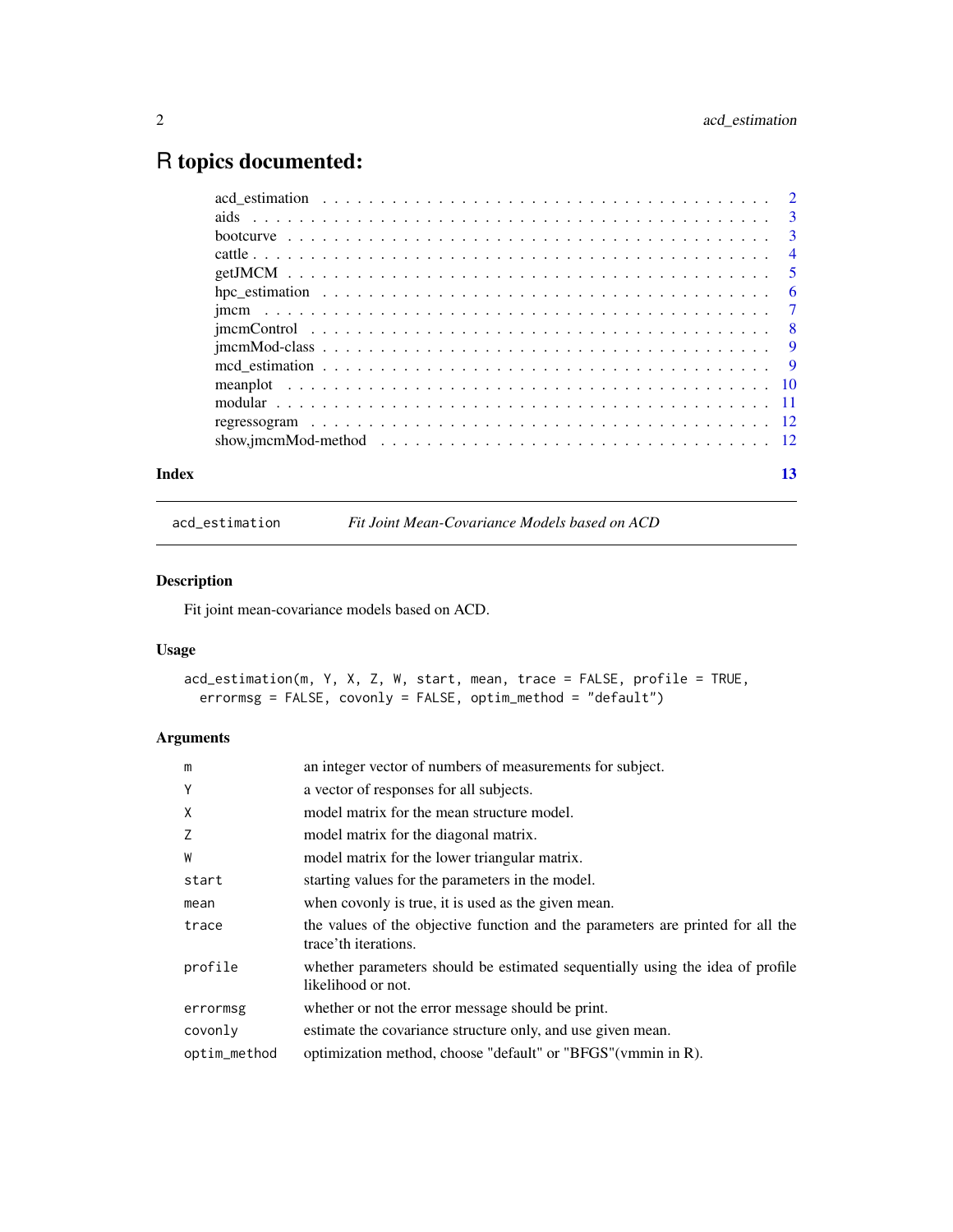### <span id="page-2-0"></span>aids 3

#### See Also

[mcd\\_estimation](#page-8-1) for joint mean covariance model fitting based on MCD, [hpc\\_estimation](#page-5-1) for joint mean covariance model fitting based on HPC.

aids *Aids Data*

#### Description

The aids dataset comprises a total of 2376 CD4+ cell counts for 369 HIV infected men with a follow up period of approximately eight and half year. The number of measurements for each individual varies from 1 to 12 and the times are not equally spaced. The CD4+ cell data are highly unbalanced.

#### Usage

data(aids)

#### Format

A data frame with 2376 rows and 8 variables

#### Details

- id: subject id
- time: measurement time
- cd4: CD4+ cell count

bootcurve *Plot Fitted Curves and Corresponding Confidence Interval using bootstrapping method*

#### Description

Plot fitted curves and corresponding 95% confidence interval using bootstrapping method.

#### Usage

```
bootcurve(object, nboot)
```

| object | a fitted joint mean covariance model of class "jmcmMod", i.e., typically the<br>result of $\mathbf{imcm}()$ . |
|--------|---------------------------------------------------------------------------------------------------------------|
| nboot  | number of the bootstrap replications.                                                                         |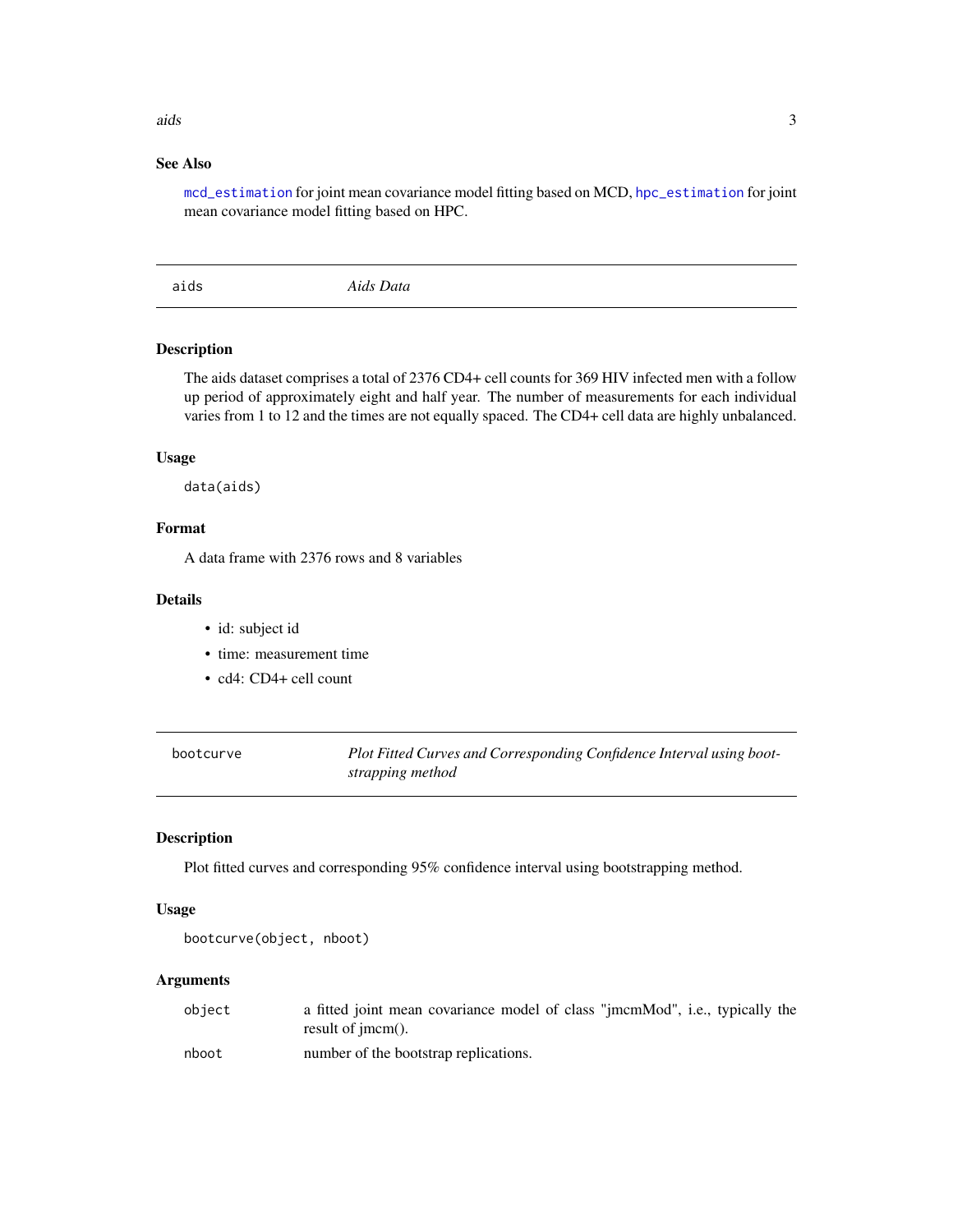#### Examples

```
## Not run:
# It may take hours for large bootstrap replications
fit.mcd <- jmcm(I(sqrt(cd)) | id | time ~ 1 | 1, data=aids,
  triple = c(8, 1, 3), cov.method = 'mod', control = jmcmControl(traincel(trace=T))bootcurve(fit.mcd, nboot = 1000)
## End(Not run)
```
cattle *Cattle Data*

#### Description

Kenward (1987) reported an experiment in which cattle were assigned randomly to two treatment groups A and B, and their body weights were recorded in kilogram. Thirty animals received treatment A and another 30 received treatment B. The animals were weighted 11 times over a 133-day period; the first 10 measurements for each animal were made at two-week intervals and the last measurement was made one week later. Since no observation was missing, it is considered to be a balanced longitudinal dataset.

#### Usage

data(cattle)

#### Format

A data frame with 660 rows and 4 variables

#### Details

- id: subject id
- day: measurement time
- group: Treatment A or Treatment B
- weight: cattle weight

<span id="page-3-0"></span>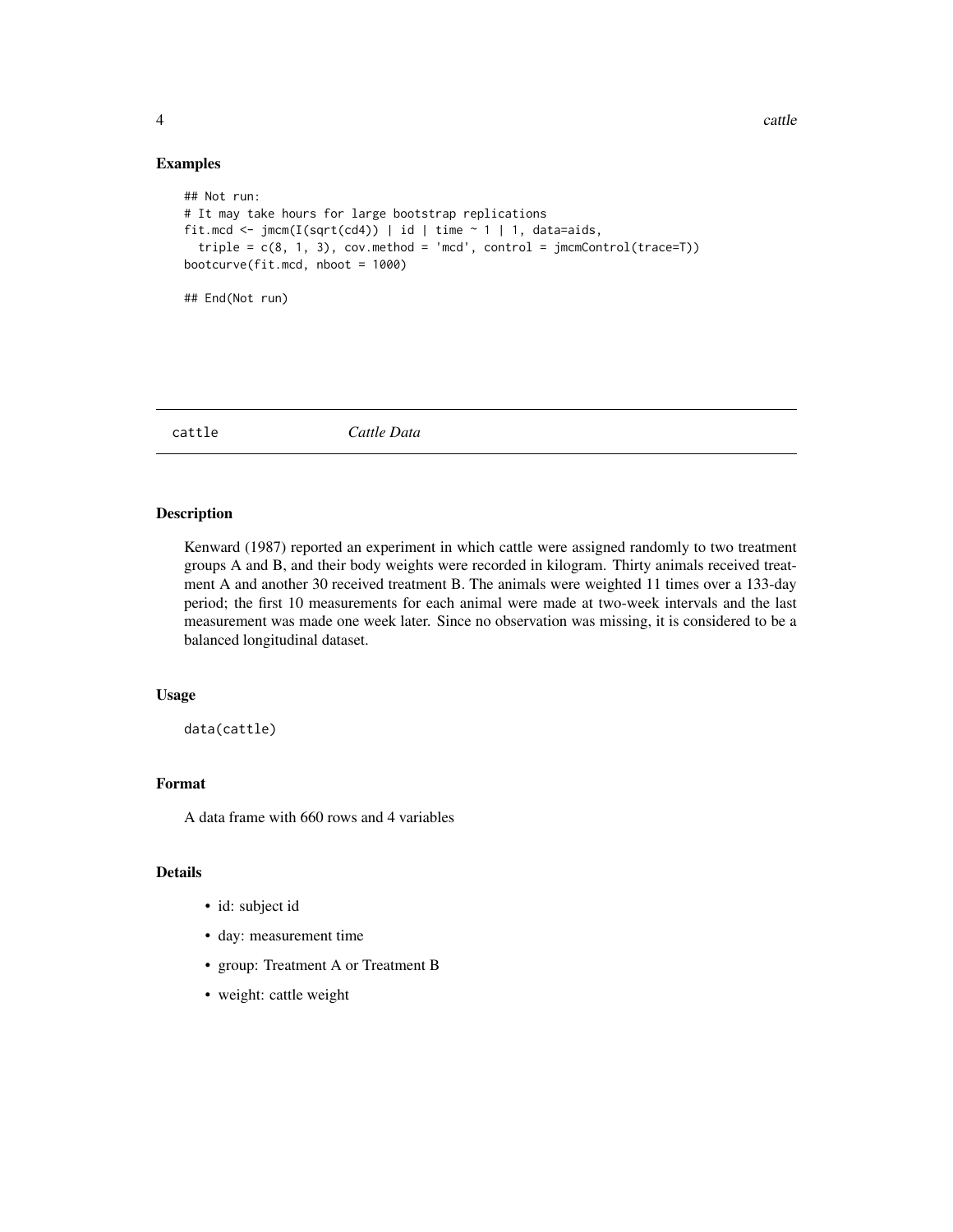<span id="page-4-0"></span>

Extract (or "get") "components" - in a generalized sense - from a fitted joint mean covariance model from an object of class "jmcmMod".

#### Usage

```
getJMCM(object, name, sub.num)
```

```
## S3 method for class 'jmcmMod'
getJMCM(object, name = c("m", "Y", "X", "Z", "W", "D", "T",
  "Sigma", "mu", "n2loglik", "grad", "hess", "theta", "beta", "lambda", "gamma",
  "loglik", "BIC", "iter", "triple"), sub.num = 0)
```

| a fitted joint mean covariance model of class "jmcmMod", i.e., typically the<br>result of jmcm(). |
|---------------------------------------------------------------------------------------------------|
| a character vector specifying the name(s) of the "component".                                     |
| When sub.num is not specified or equal to 0, possible values are:                                 |
| "m" a vector of number of measurement for each subject                                            |
| "Y" response vector                                                                               |
| "X" model matrix for mean structure                                                               |
| "Z" model matrix for covariance structure (the diagonal matrix)                                   |
| "W" model matrix for covariance structure (the lower triangular matrix)                           |
| "theta" parameter estimates of joint mean covariance model                                        |
| "beta" parameter estimates for mean structure model                                               |
| "lambda" parameter estimates for covariace structure (the diagonal matrix)                        |
| "gamma" parameter estimates for covariance structure (the lower triangular ma-<br>trix)           |
| "loglik" log-likelihood, except for a constant                                                    |
| "BIC" Bayesian information criterion                                                              |
| "iter" number of iterations until convergence                                                     |
| "triple" $(p, d, q)$                                                                              |
| When sub.num is specified, possible values are:                                                   |
| "m" number of measurements for subject i                                                          |
| "Y" response vector for subject i                                                                 |
| "X" model matrix of subject i for mean structure                                                  |
| "Z" model matrix of subject i for covariance structure (the diagonal matrix)                      |
|                                                                                                   |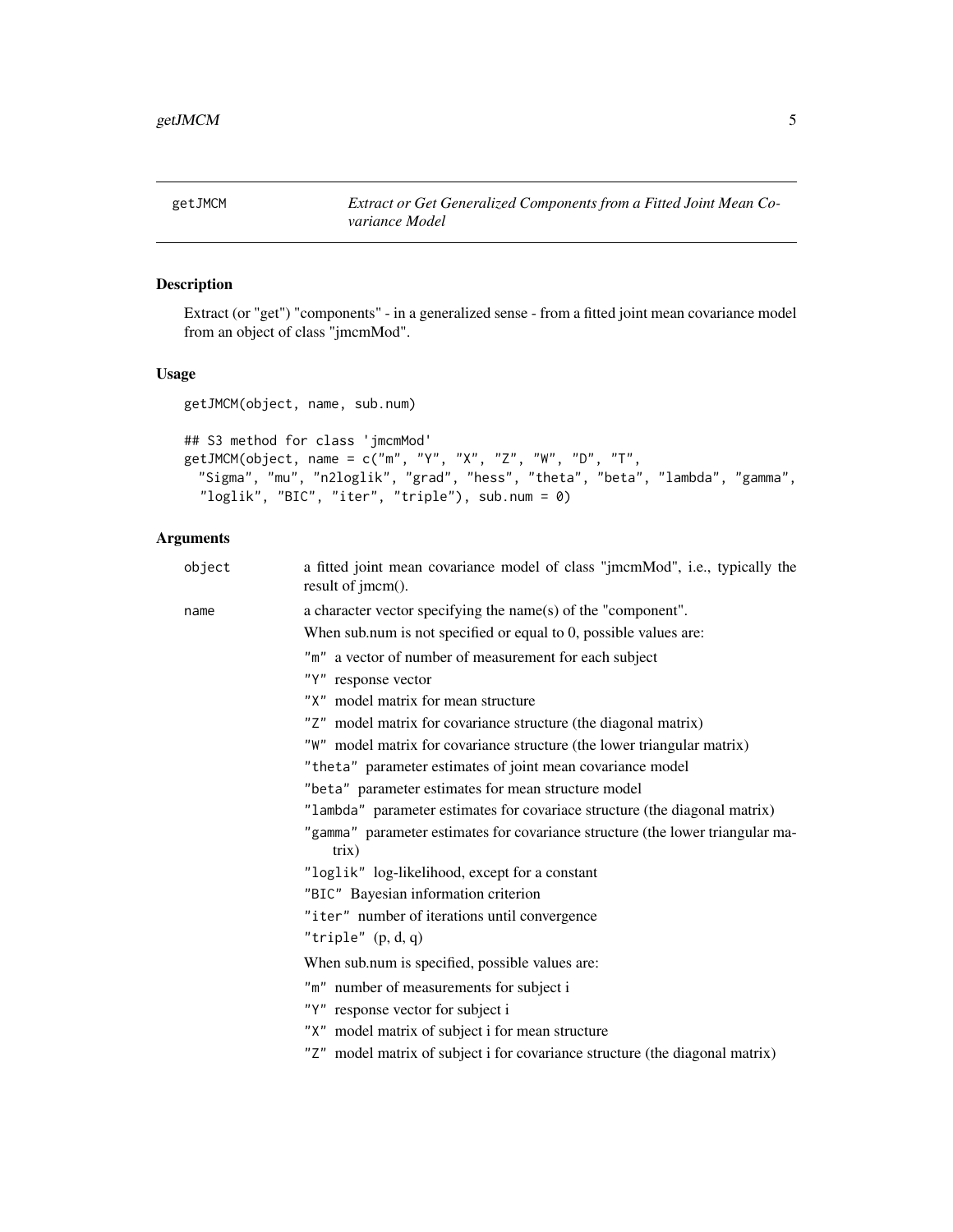<span id="page-5-0"></span>

|         | model matrix of subject i for covariance structure (the lower triangular ma-<br>"W"<br>trix) |
|---------|----------------------------------------------------------------------------------------------|
|         | "D" the estimated diagonal matrix for subject i                                              |
|         | "T" the estimated lower triangular matrix for subject i                                      |
|         | "Sigma" the estimated covariance matrix for subject i                                        |
|         | "mu" the estimated mean for subject i                                                        |
|         | "n2loglik" the estimated -21(theta)                                                          |
|         | "grad" the estimated gradient                                                                |
|         | "hess" the estimated Hessian matrix                                                          |
| sub.num | refer to i's subject                                                                         |

#### Methods (by class)

• jmcmMod: Extract or Get Generalized Components from a Fitted Joint Mean Covariance Model

#### Examples

```
fit.mcd <- jmm(I(sqrt(cd)) | id | time ~ 1 | 1, data = aids,triple = c(8, 1, 3), cov.method = 'mcd')
beta <- getJMCM(fit.mcd, "beta")
BIC <- getJMCM(fit.mcd, "BIC")
Di <- getJMCM(fit.mcd, "D", 10)
```
<span id="page-5-1"></span>

| Fit Joint Mean-Covariance Models based on HPC<br>hpc_estimation |  |
|-----------------------------------------------------------------|--|
|-----------------------------------------------------------------|--|

#### Description

Fit joint mean-covariance models based on HPC.

#### Usage

```
hpc_estimation(m, Y, X, Z, W, start, mean, trace = FALSE, profile = TRUE,
 errormsg = FALSE, covonly = FALSE, optim_method = "default")
```

| m     | an integer vector of numbers of measurements for subject. |
|-------|-----------------------------------------------------------|
| Y     | a vector of responses for all subjects.                   |
| X     | model matrix for the mean structure model.                |
| Z     | model matrix for the diagonal matrix.                     |
| W     | model matrix for the lower triangular matrix.             |
| start | starting values for the parameters in the model.          |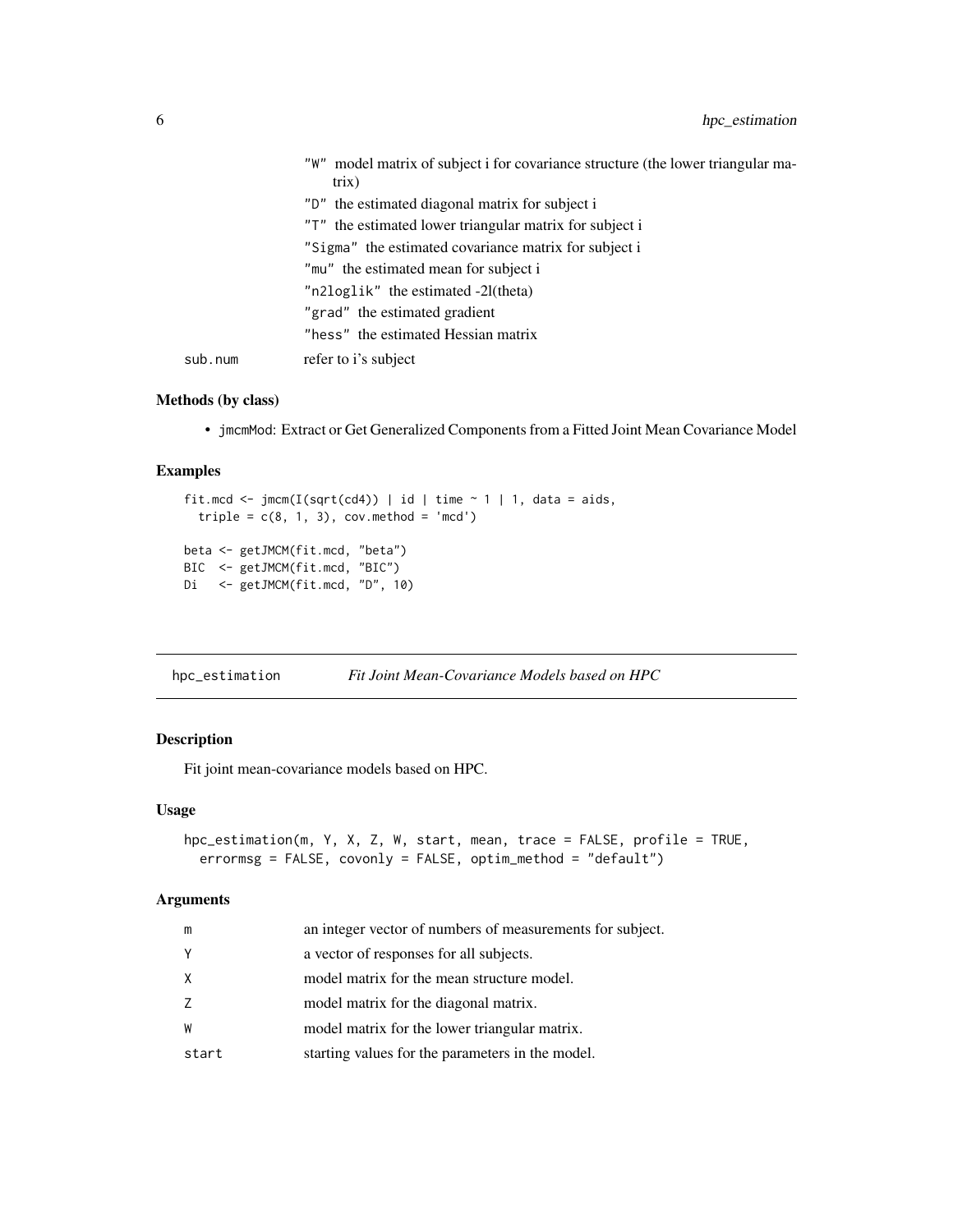#### <span id="page-6-0"></span>jmcm 300 km i 100 km i 100 km i 100 km i 100 km i 100 km i 100 km i 100 km i 100 km i 100 km i 100 km i 100 km

| mean         | when covonly is true, it is used as the given mean.                                                     |
|--------------|---------------------------------------------------------------------------------------------------------|
| trace        | the values of the objective function and the parameters are printed for all the<br>trace'th iterations. |
| profile      | whether parameters should be estimated sequentially using the idea of profile<br>likelihood or not.     |
| errormsg     | whether or not the error message should be print.                                                       |
| covonly      | estimate the covariance structure only, and use given mean.                                             |
| optim_method | optimization method, choose "default" or "BFGS"(vmmin in R).                                            |

#### See Also

[mcd\\_estimation](#page-8-1) for joint mean covariance model fitting based on MCD, [acd\\_estimation](#page-1-1) for joint mean covariance model fitting based on ACD.

| mс | m |
|----|---|
|    |   |

jmcm *Fit Joint Mean-Covariance Models*

#### Description

Fit a joint mean-covariance model to longitudinal data, via maximum likelihood.

#### Usage

```
jmcm(formula, data = NULL, triple = c(3, 3, 3), cov.method = c("mod","acd", "hpc"), optim.method = c("default", "BFGS"),
 control = jmcmControl(), start = NULL)
```

| formula      | a two-sided linear formula object describing the covariates for both the mean<br>and covariance matrix part of the model, with the response, the corresponding<br>subject id and measurement time on the left of a operator~, divided by vertical<br>bars $('']'.$                                                                                                                 |
|--------------|------------------------------------------------------------------------------------------------------------------------------------------------------------------------------------------------------------------------------------------------------------------------------------------------------------------------------------------------------------------------------------|
| data         | a data frame containing the variables named in formula.                                                                                                                                                                                                                                                                                                                            |
| triple       | an integer vector of length three containing the degrees of the three polynomial<br>functions for the mean structure, the log innovation -variances and the autore-<br>gressive or moving average coefficients when 'mcd' or 'acd' is specified for<br>cov.method. It refers to the degree for the mean structure, variances and angles<br>when 'hpc' is specified for cov.method. |
| cov.method   | covariance structure modelling method, choose 'mcd' (Pourahmadi 1999), 'acd'<br>(Chen and Dunson 2013) or 'hpc' (Zhang et al. 2015).                                                                                                                                                                                                                                               |
| optim.method | optimization method, choose 'default' or 'BFGS' (vmmin in R)                                                                                                                                                                                                                                                                                                                       |
| control      | a list (of correct class, resulting from jmcmControl()) containing control param-<br>eters, see the *jmcmControl documentation for details.                                                                                                                                                                                                                                        |
| start        | starting values for the parameters in the model.                                                                                                                                                                                                                                                                                                                                   |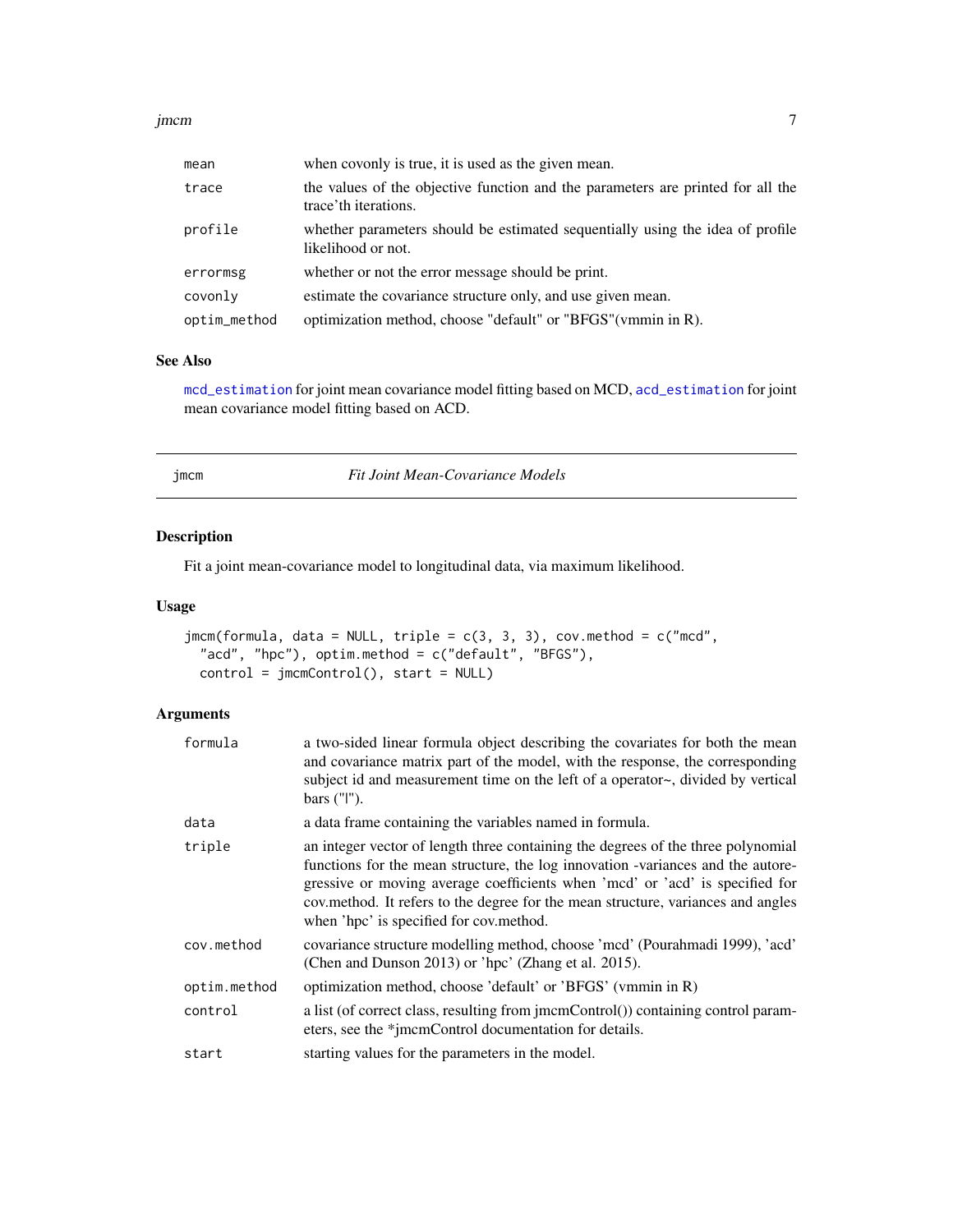#### <span id="page-7-0"></span>References

Pan J, Pan Y (2017). "jmcm: An R Package for Joint Mean-Covariance Modeling of Longitudinal Data." *Journal of Statistical Software*, 82(9), 1–29.

#### Examples

```
cattleA <- cattle[cattle$group=='A', ]
fit.mcd <- jmcm(weight | id | I(ceiling(day/14 + 1)) ~ 1 | 1,
data=cattleA, triple = c(8, 4, 3), cov.method = 'mcd',
control = jmcmControl(trace = TRUE, ignore.const.term = FALSE,
original.poly.order = TRUE))
```
jmcmControl *Control of Joint Mean Covariance Model Fitting*

#### Description

Construct control structures for joint mean covariance model fitting

#### Usage

```
jmcmControl(trace = FALSE, profile = TRUE, ignore.const.term = TRUE,
 original.poly.order = FALSE, errormsg = FALSE)
```

| trace               | whether or not the value of the objective function and the parameters should be<br>print on every trace'th iteration. |
|---------------------|-----------------------------------------------------------------------------------------------------------------------|
| profile             | whether or not parameters should be estimated sequentially using the idea of<br>profile likelihood.                   |
| ignore.const.term   |                                                                                                                       |
|                     | whether or not the constant term should be considered when calculating log-<br>likelihood and BIC, function           |
| original.poly.order |                                                                                                                       |
|                     | whether or not the original poly order p q d should be used                                                           |
| errormsg            | whether or not the error message should be print                                                                      |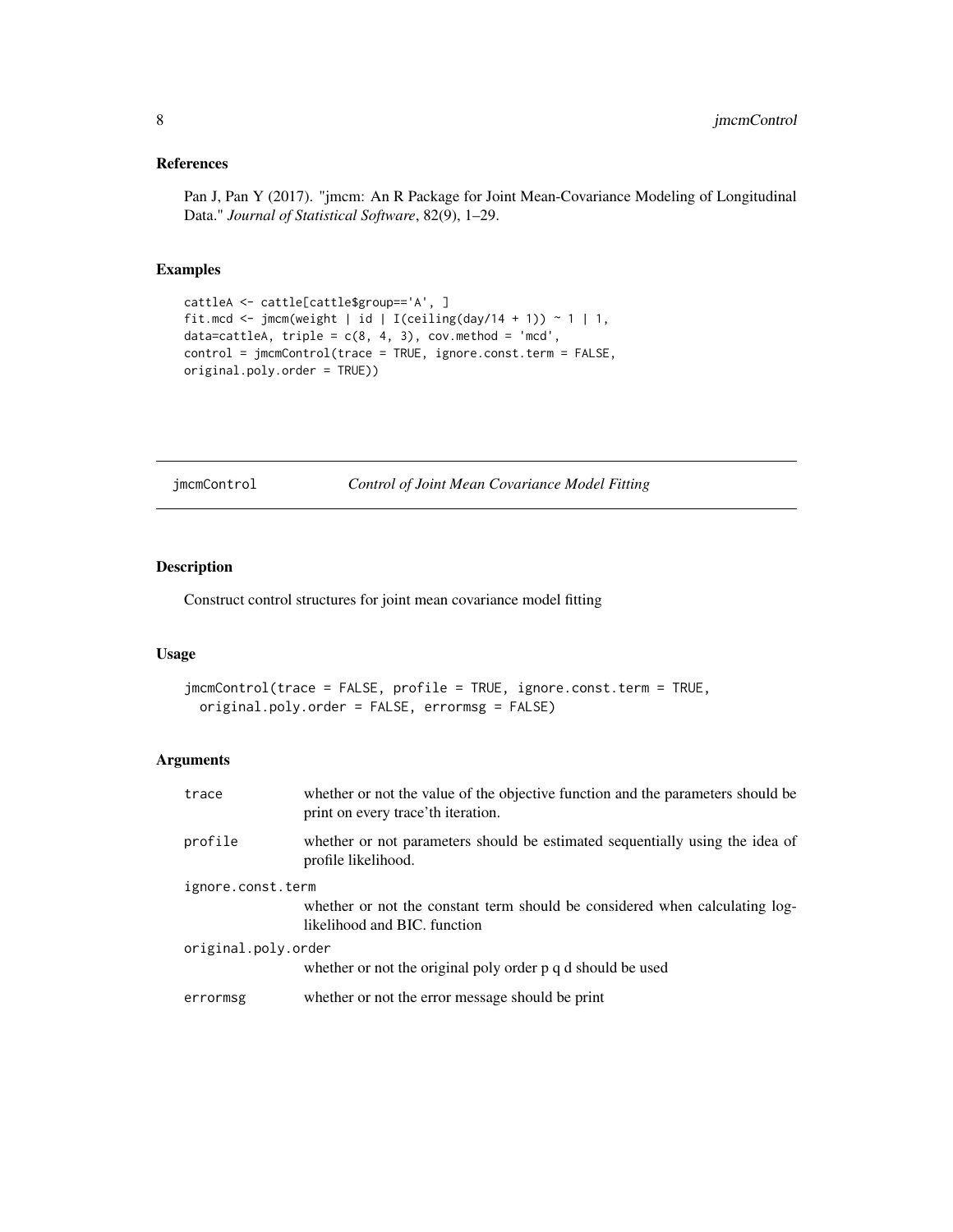<span id="page-8-0"></span>

Class "jmcmMod" of Fitted Joint Mean-Covariance Models.

#### Slots

- call the matched call
- opt the optimization result returned by optimizeJmcm
- args arguments m, Y, X, Z, W, time
- triple an integer vector of length three containing the degrees of the three polynomial functions for the mean structure, the log innovation -variances and the autoregressive or moving average coefficients when 'mcd' or 'acd' is specified for cov.method. It refers to the mean structure, variances and angles when 'hpc' is specified for cov.method.

devcomp the deviance components list

<span id="page-8-1"></span>mcd\_estimation *Fit Joint Mean-Covariance Models based on MCD*

#### Description

Fit joint mean-covariance models based on MCD.

#### Usage

```
mcd_estimation(m, Y, X, Z, W, start, mean, trace = FALSE, profile = TRUE,
  errormsg = FALSE, covonly = FALSE, optim_method = "default")
```

| m            | an integer vector of numbers of measurements for subject.                                               |
|--------------|---------------------------------------------------------------------------------------------------------|
| Y            | a vector of responses for all subjects.                                                                 |
| $\mathsf{X}$ | model matrix for the mean structure model.                                                              |
| Z            | model matrix for the diagonal matrix.                                                                   |
| W            | model matrix for the lower triangular matrix.                                                           |
| start        | starting values for the parameters in the model.                                                        |
| mean         | when covonly is true, it is used as the given mean.                                                     |
| trace        | the values of the objective function and the parameters are printed for all the<br>trace'th iterations. |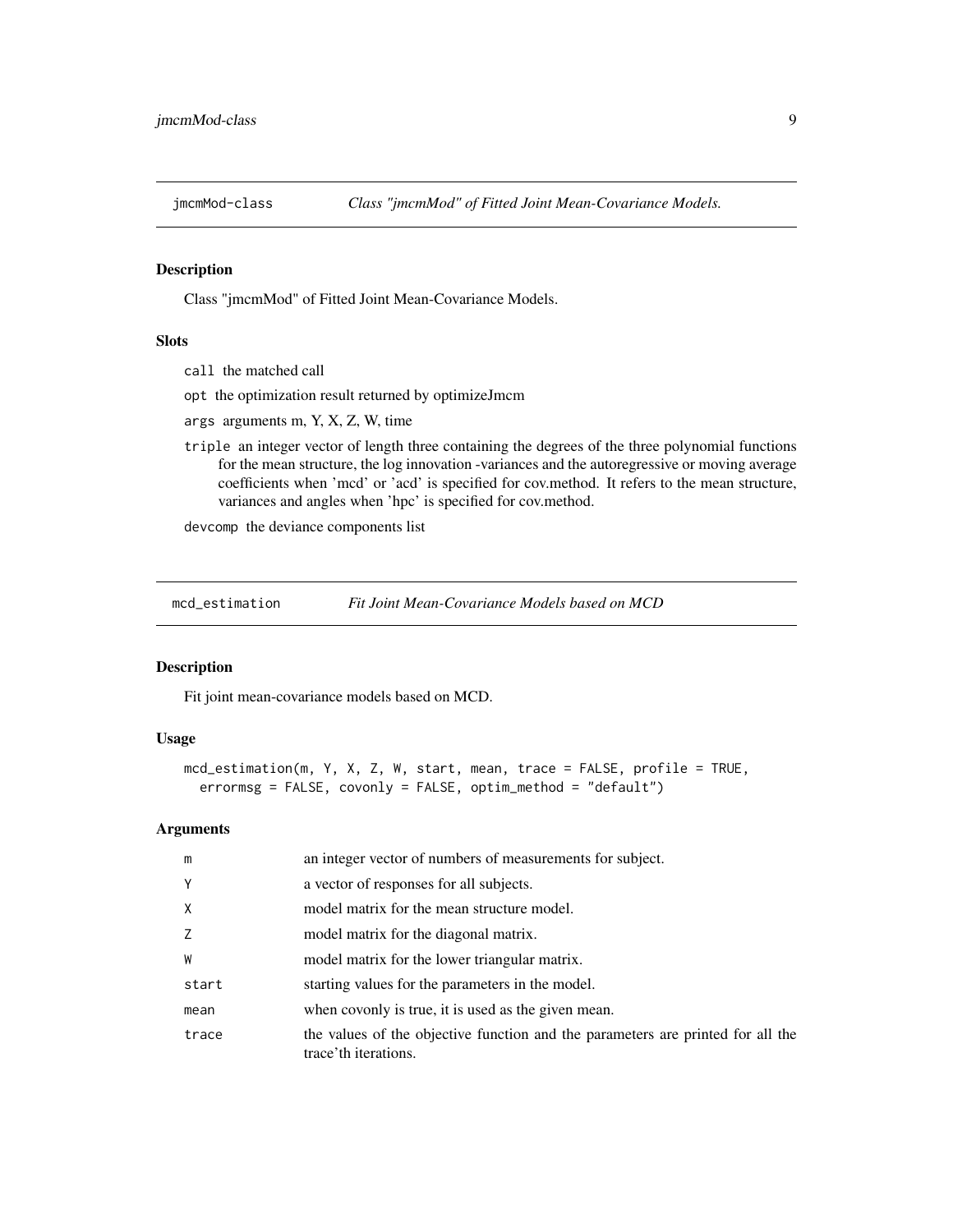<span id="page-9-0"></span>

| profile      | whether parameters should be estimated sequentially using the idea of profile<br>likelihood or not. |
|--------------|-----------------------------------------------------------------------------------------------------|
| errormsg     | whether or not the error message should be print.                                                   |
| covonly      | estimate the covariance structure only, and use given mean.                                         |
| optim_method | optimization method, choose "default" or "BFGS"(vmmin in R).                                        |

#### See Also

[acd\\_estimation](#page-1-1) for joint mean covariance model fitting based on ACD, [hpc\\_estimation](#page-5-1) for joint mean covariance model fitting based on HPC.

meanplot *Plot Fitted Mean Curves*

#### Description

plot fitted mean curves

#### Usage

meanplot(object)

#### Arguments

object a fitted joint mean covariance model of class "jmcmMod", i.e., typically the result of jmcm().

#### Examples

```
cattleA <- cattle[cattle$group=='A', ]
fit.mcd <- jmcm(weight | id | I(ceiling(day/14 + 1)) ~ 1 | 1, data=cattleA,
  triple = c(8, 3, 4), cov.method = 'mcd')
meanplot(fit.mcd)
```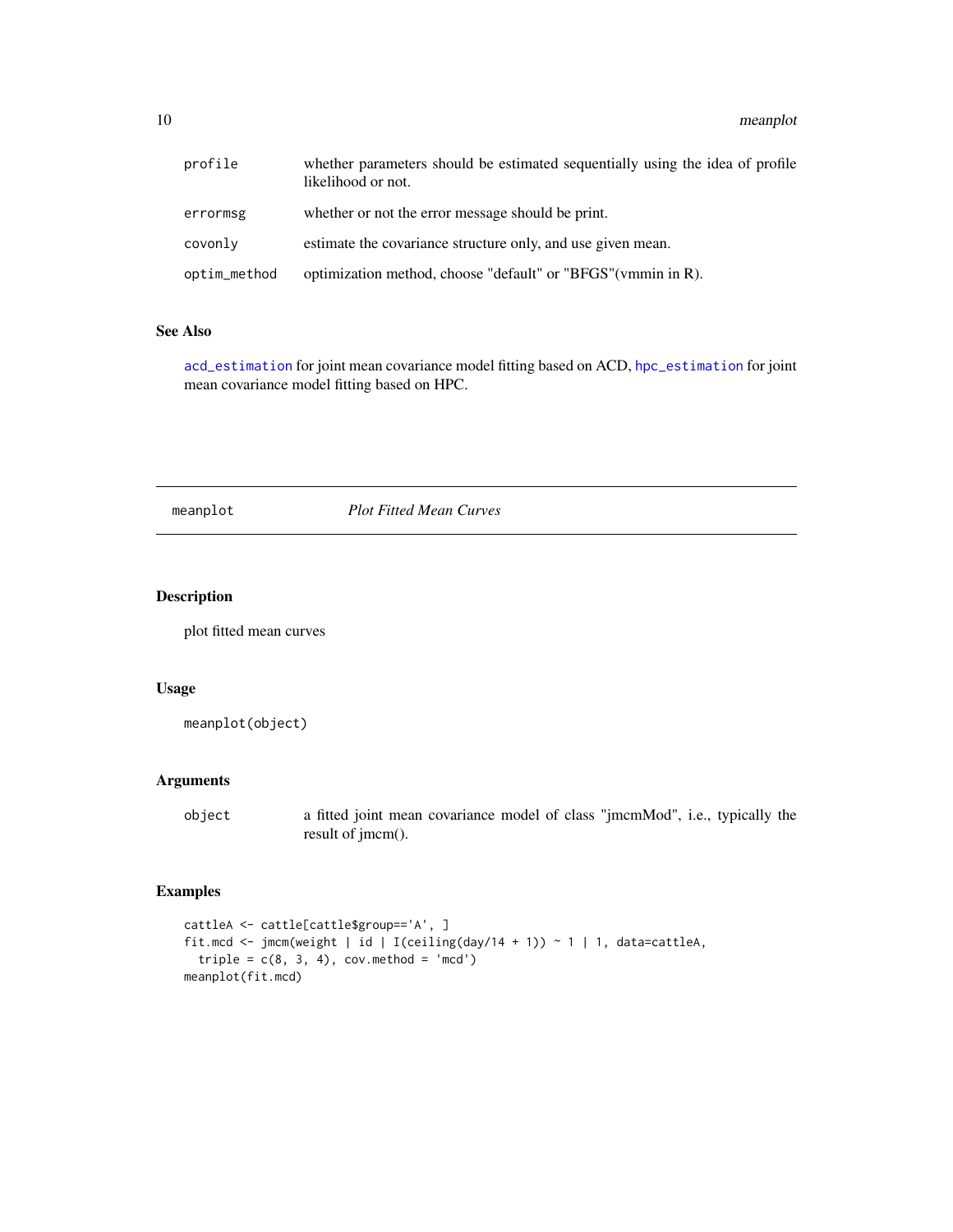<span id="page-10-0"></span>

Modular Functions for joint mean covariance model fits

#### Usage

```
ldFormula(formula, data = NULL, triple = c(3, 3, 3), cov.method = c("mod","acd", "hpc"), optim.method = c("default", "BFGS"),
  control = jmcmControl(), start = NULL)
optimizeJmcm(m, Y, X, Z, W, time, cov.method, optim.method, control, start)
```
mkJmcmMod(opt, args, triple, cov.method, optim.method, mc)

| a two-sided linear formula object describing the covariates for both the mean<br>and covariance matrix part of the model, with the response, the corresponding<br>subject id and measurement time on the left of a operator~, divided by vertical<br>bars ("I").                                                                                                                   |
|------------------------------------------------------------------------------------------------------------------------------------------------------------------------------------------------------------------------------------------------------------------------------------------------------------------------------------------------------------------------------------|
| a data frame containing the variables named in formula.                                                                                                                                                                                                                                                                                                                            |
| an integer vector of length three containing the degrees of the three polynomial<br>functions for the mean structure, the log innovation -variances and the autore-<br>gressive or moving average coefficients when 'mcd' or 'acd' is specified for<br>cov.method. It refers to the degree for the mean structure, variances and angles<br>when 'hpc' is specified for cov.method. |
| covariance structure modelling method, choose 'mcd' (Pourahmadi 1999), 'acd'<br>(Chen and Dunson 2013) or 'hpc' (Zhang et al. 2015).                                                                                                                                                                                                                                               |
| optimization method, choose 'default' or 'BFGS' (vmmin in R)                                                                                                                                                                                                                                                                                                                       |
| a list (of correct class, resulting from jmcmControl()) containing control param-<br>eters, see the *jmcmControl documentation for details.                                                                                                                                                                                                                                        |
| starting values for the parameters in the model.                                                                                                                                                                                                                                                                                                                                   |
| an integer vector of number of measurements for each subject.                                                                                                                                                                                                                                                                                                                      |
| a vector of responses for all subjects.                                                                                                                                                                                                                                                                                                                                            |
| model matrix for mean structure model.                                                                                                                                                                                                                                                                                                                                             |
| model matrix for the diagonal matrix.                                                                                                                                                                                                                                                                                                                                              |
| model matrix for the lower triangular matrix.                                                                                                                                                                                                                                                                                                                                      |
| a vector of time from the data.                                                                                                                                                                                                                                                                                                                                                    |
| optimized results returned by optimizeJmcm.                                                                                                                                                                                                                                                                                                                                        |
| arguments returned by ldFormula.                                                                                                                                                                                                                                                                                                                                                   |
| matched call from the calling function.                                                                                                                                                                                                                                                                                                                                            |
|                                                                                                                                                                                                                                                                                                                                                                                    |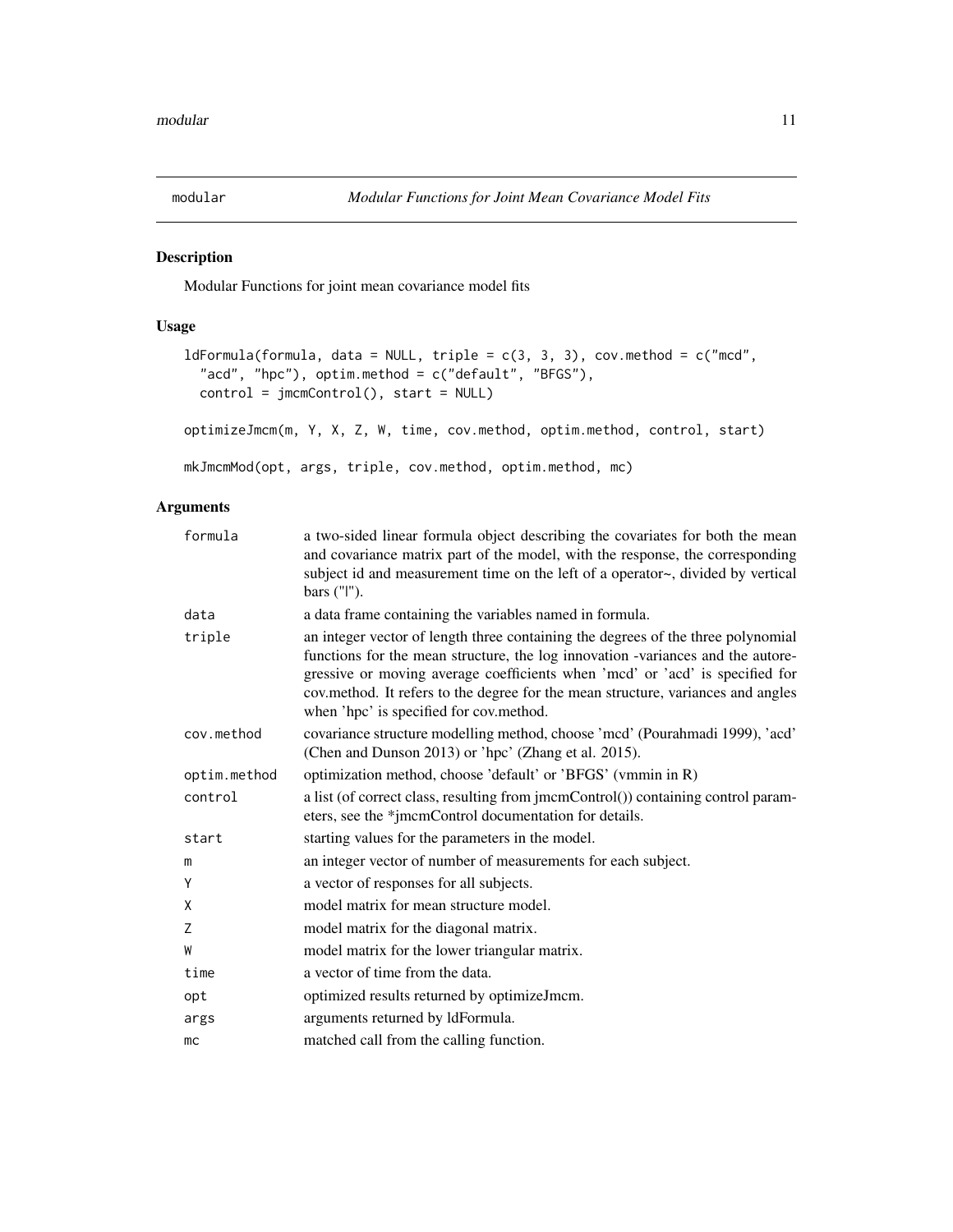Plot the sample regressograms based on the sample covariance matrix and superimpose the corresponding fitted curves to check the model fitting when the longitudinal dataset is balanced.

#### Usage

```
regressogram(object, time)
```
#### Arguments

| object | a fitted joint mean covariance model of class "jmcmMod", i.e., typically the |
|--------|------------------------------------------------------------------------------|
|        | result of $\mathbf{imcm}()$ .                                                |
| time   | a vector of obeservation time points                                         |

#### Examples

```
cattleA <- cattle[cattle$group=='A', ]
fit.mcd <- jmcm(weight | id | I(ceiling(day/14 + 1)) ~ 1 | 1, data=cattleA,
  triple = c(8, 3, 4), cov.method = 'mcd')
regressogram(fit.mcd, time = 1:11)
```
show,jmcmMod-method *Print information for jmcmMod-class*

#### Description

Print information for jmcmMod-class

#### Usage

```
## S4 method for signature 'jmcmMod'
show(object)
```
#### Arguments

object a fitted joint mean covariance model of class "jmcmMod", i.e., typically the result of jmcm().